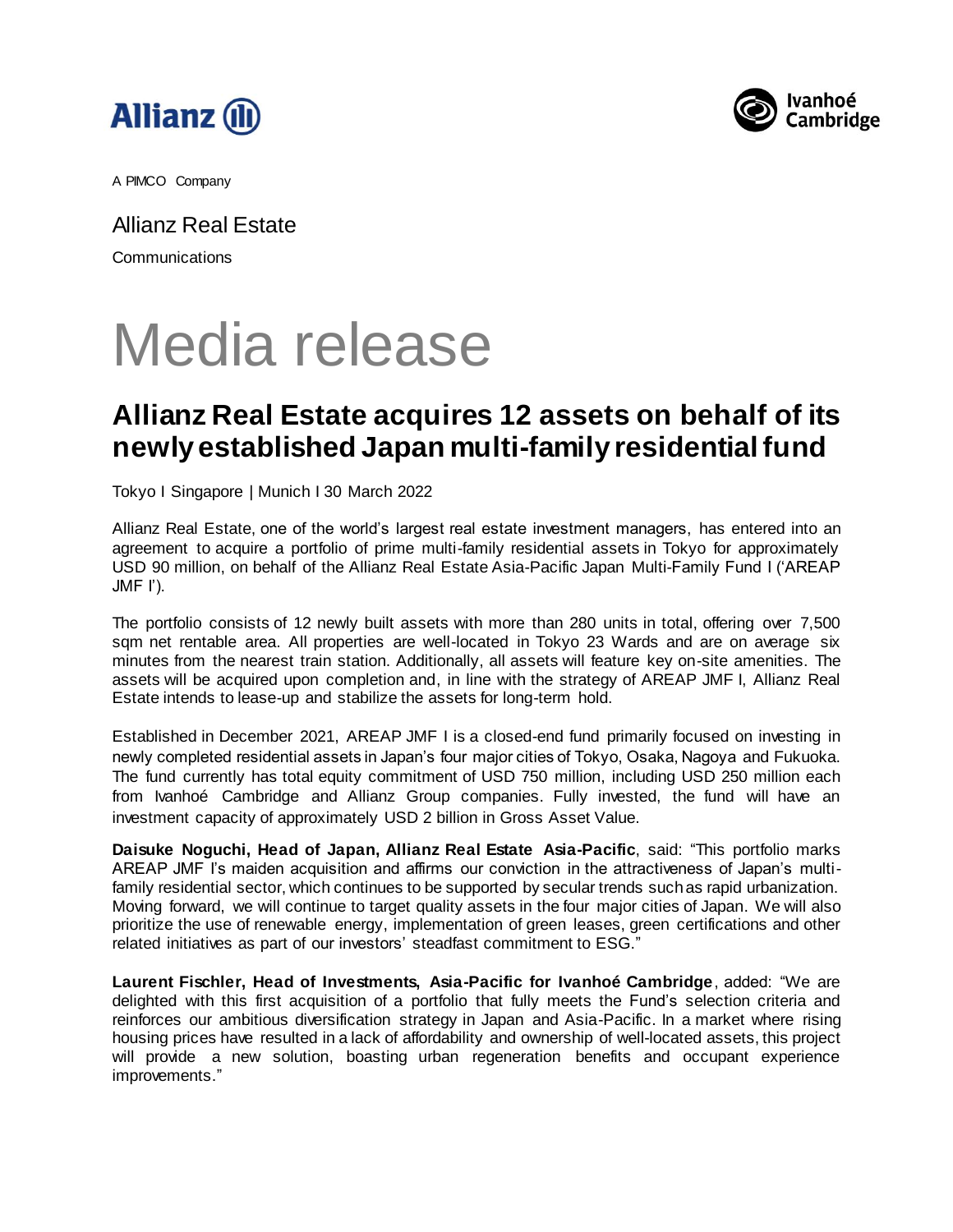



A PIMCO Company

Allianz Real Estate

**Communications** 

# Media release

**- End –**

**Press enquiries Allianz Real Estate** Claire Fraser +44 20 32467082 [claire.fraser@allianz.com](mailto:phillip.lee@allianz.com)

**Citigate Dewe Rogerson**  Charlotte Bilney +852 9314 3463 [charlotte.bilney@citigatedewerogerson.com](mailto:charlotte.bilney@citigatedewerogerson.com) [ARE@citigatedewerogerson.com](mailto:ARE@citigatedewerogerson.com)

#### **Ivanhoé Cambridge** Julie Benoit +33 7 86 89 34 23

[julie.benoit@ivanhoecambridge.com](mailto:julie.benoit@ivanhoecambridge.com)

#### **About Allianz Real Estate and PIMCO**

Allianz Real Estate is a PIMCO Company, comprising Allianz Real Estate GmbH and Allianz Real Estate of America and their subsidiaries and affiliates. It is one of the world's largest real estate investment managers, developing and executing tailored portfolio and investment strategies globally on behalf of a range of global liability driven investors, creating long-term value for clients through direct as well as indirect investments and real estate financing. The operational management of investments and assets is performed out of 17 offices in key gateway cities across 4 regions (West Europe, North & Central Europe, USA and Asia Pacific). For more information, please visit: [www.allianz-realestate.com](http://www.allianz-realestate.com/). PIMCO is one of the world's premier fixed income investment managers. With its launch in 1971 in Newport Beach, California, PIMCO introduced investors to a total return approach to fixed income investing. In the nearly 50 years since, the firm continued to bring innovation and expertise to our partnership with clients seeking the best investment solutions. PIMCO has offices around the world and 3,000+ professionals committed to delivering superior investment returns, solutions, and service to its clients. PIMCO is owned by Allianz SE, a leading global diversified financial services provider.

Source: Allianz Real Estate, data as at 31st December 2021.

These assessments are, as always, subject to the disclaimer provided below.